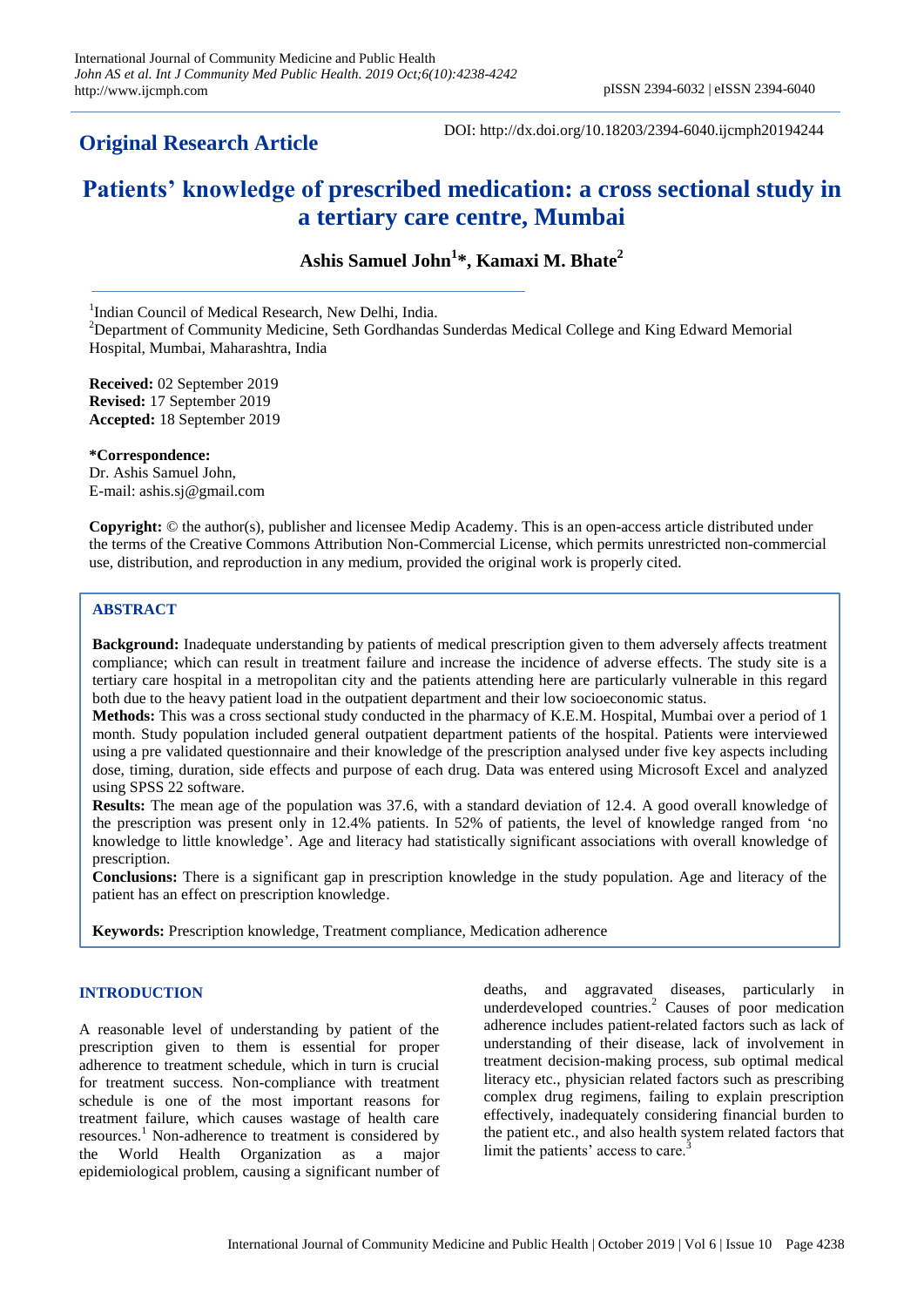Doctors in public hospitals of India, being overburdened with patients, are seldom able to dedicate sufficient time to educate the patients about their prescription. Also, its common knowledge that guidelines for writing medical prescriptions so that they become clear to the patients are rarely followed effectively.<sup>4,5</sup> Hence, verbal instructions by pharmacists are most often the only source of prescription-related information to the patient.

The general outpatient department (OPD) of K.E.M. Hospital, Mumbai, managed by the Department of Community Medicine, has a daily footfall of around 275 patients who are tended to by a team of 10 doctors in a span of four hours.<sup>6</sup> As a result, the time available for educating the patient regarding prescription is very limited both at the doctors' end and at the pharmacist's end. The hospital caters to a patient base which consists pre-dominantly of low socioeconomic status individuals, who are more at risk for inadequate understanding of the prescription.

The aim of the study was to assess the level of knowledge of patients regarding the name, dosage, purpose and side effects of drug prescribed to them in the OPD and to understand the factors that determine the level of knowledge.

General OPD of K.E.M. Hospital, Mumbai had a general OPD attendance of 82900 in the year 2016 with an average of 275 patients on each working day. There were 25 OPD working days in the month of study, bringing the population size to 6875. A sample size of 145 was obtained, assuming prevalence of knowledge as 30%, at an allowable error of 15% of prevalence.

Six general OPD patients were chosen randomly every day and interviewed after they collected prescribed drugs from the pharmacy. Patients' knowledge regarding each drug prescribed to them was assessed under five main aspects: Doses per day, Duration of regimen, Purpose of each drug, Side effect of each drug and Special instructions if any. For each aspect of each drug, 1 point was given for correct response and 0 points for incorrect response. Percentage scores in each aspect were calculated. For example, if patient gave correct response regarding the dose of 3 out of 5 drugs in the prescription, knowledge regarding dosage was calculated to be 60%.

Based on this score, for each aspect mentioned, patients were categorized into five classes, such as: 0%- no Knowledge, 1-25%- very little knowledge, 26-50%- little knowledge, 51-75%- moderate knowledge and >75% good knowledge.

In addition, overall knowledge of patients regarding prescription was calculated by taking mean of percentage knowledge in each aspect. Table 1 shows the method of calculation of overall knowledge.

| <b>Patient X</b>      | <b>Dosage</b> | <b>Duration</b> | <b>Purpose</b>   | <b>Side effects</b> | <b>Special instructions</b> |
|-----------------------|---------------|-----------------|------------------|---------------------|-----------------------------|
| Drug 1                | Known $(1)$   | Known $(1)$     | Unknown $(0)$    | Unknown $(0)$       | Known $(1)$                 |
| Drug 2                | Known $(1)$   | known $(1)$     | Known $(1)$      | Unknown $(0)$       | Unknown $(0)$               |
| Drug 3                | Unknown $(0)$ | Unknown $(0)$   | Unknown $(0)$    | Unknown $(0)$       | Unknown $(0)$               |
| Drug 4                | Known $(1)$   | Unknown $(0)$   | Known $(1)$      | Unknown $(0)$       | Unknown $(0)$               |
| Drug 5                | Known $(1)$   | Known $(1)$     | Unknown $(0)$    | Unknown $(0)$       | Unknown $(0)$               |
| <b>Total score</b>    | $4/5=80%$     | $3/5=60%$       | $2/5 = 40%$      | $0=0\%$             | $1/5=20%$                   |
| <b>Classification</b> | Good          | Moderate        | Little knowledge | No knowledge        | Very little                 |
|                       | knowledge     | knowledge       |                  |                     | knowledge                   |

| Table 1: Calculation of level of knowledge of prescription. |  |  |
|-------------------------------------------------------------|--|--|
|-------------------------------------------------------------|--|--|

## *Statistical analysis*

**METHODS**

Data was entered using Microsoft Excel software and analysed using SPSS 22. Percentages, means and standard deviations were used to describe the sample. Man-Whitney U-test was used as a test of significance for factors affecting level of knowledge of prescription.

#### **RESULTS**

The age of the sample population varied from 18 to 64, with a mean of 37.6 and standard deviation of 12.4. There were 90 (62.1%) males and 55 (37.9%) females in the sample.

Mean years of schooling was 8.95 with a standard deviation of 5.08. Educational status of the patients is given in Table 2.

#### **Table 2: Educational status of patients.**

| <b>Status</b>      | <b>Number</b> | $\frac{0}{\sqrt{2}}$ |
|--------------------|---------------|----------------------|
| <b>Illiterate</b>  | 28            | 19.3                 |
| Middle school      |               | 2.8                  |
| <b>High school</b> | 51            | 35.2                 |
| <b>Secondary</b>   | 32            | 22.1                 |
| <b>Graduate</b>    | 30            | 20.7                 |
| <b>Total</b>       | 145           | 100.0                |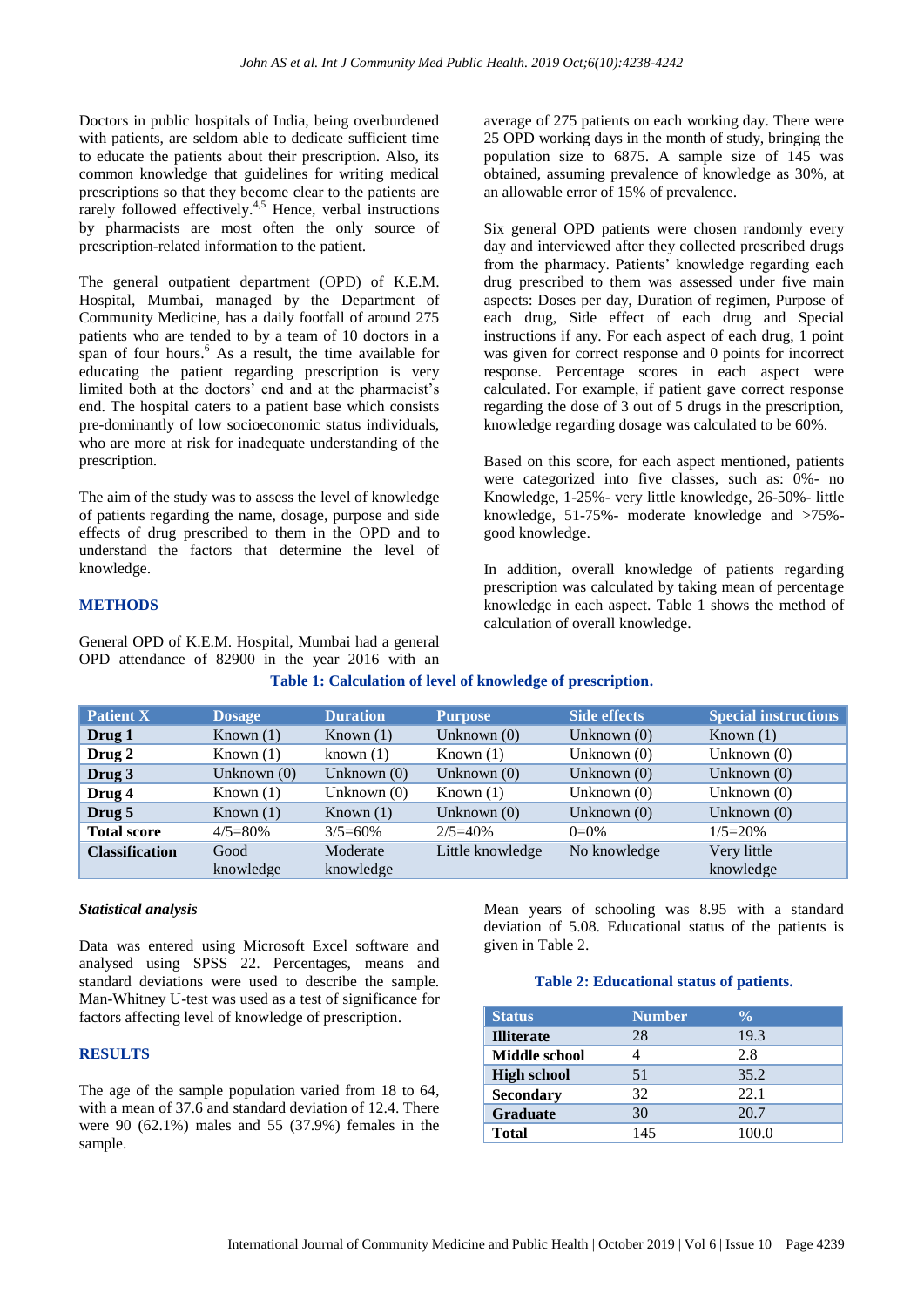## *Overall knowledge of prescription and source of prescription related information*

Only 16% of the patients received any prescription related information from the doctor. Pharmacist was the only source of information for the remaining patients. A good overall knowledge of the prescription was present only in 12.4% while in 52% of patients, the level of knowledge ranged from no knowledge to little knowledge (Table 3).

#### **Table 3: Overall knowledge of prescription.**

| <b>Level of knowledge</b> | <b>Number</b> | $\frac{0}{0}$ |
|---------------------------|---------------|---------------|
| No knowledge              |               | 5.5           |
| Very little knowledge     | 26            | 17.9          |
| Little knowledge          | 44            | 30.3          |
| Moderate knowledge        | 49            | 33.8          |
| Good knowledge            | 18            | 12.4          |
| <b>Total</b>              | 145           | 100           |

### *Level of knowledge for each aspect of prescription*

More than 80% of the patients had good knowledge regarding dosage of the drugs given to them, 46% regarding duration of treatment, 44% regarding special instructions and only 18% regarding purpose of each drug in the prescription. None of the patients had any knowledge about the potential side effects of drugs given to them (Figure 1).

## *Factors affecting prescription knowledge*

It was found that age more than 50 (Man Whitney value-1.189; p=0.07) has a statistically significant association with the overall knowledge of prescription. Illiteracy (Man Whitney value- 1.129; p=0.008) is another factor which had significant effect on prescription knowledge.

Number of drugs in the prescription, sex of the patient or patients' and English literacy did not have a statistically significant effect on overall prescription knowledge (Table 4).



**Figure 1: Level of knowledge of each aspect of prescription.**

## **Table 4: Factors affecting level of knowledge of prescription.**

| <b>Factor</b>                          | <b>Categorization</b> | N   | <b>Man-Whitney U value</b> | <b>Significance</b> |
|----------------------------------------|-----------------------|-----|----------------------------|---------------------|
|                                        | $50$                  | 115 |                            | 0.007               |
| Age (years)                            | >50                   | 30  | 1.189                      |                     |
|                                        | Male                  | 90  | 2.312                      | 0.490               |
| <b>Sex</b>                             | Female                | 55  |                            |                     |
| <b>Education</b>                       | Illiterate            | 28  | 1.129                      | 0.008               |
|                                        | Literate              | 117 |                            |                     |
| Working knowledge in                   | Yes                   | 43  | 1.794                      | 0.072               |
| English                                | N <sub>o</sub>        | 102 |                            |                     |
| No. of drugs in<br><b>Prescription</b> | $\leq$ 3              | 68  |                            | 0.76                |
|                                        | >3                    | 77  | 2.186                      |                     |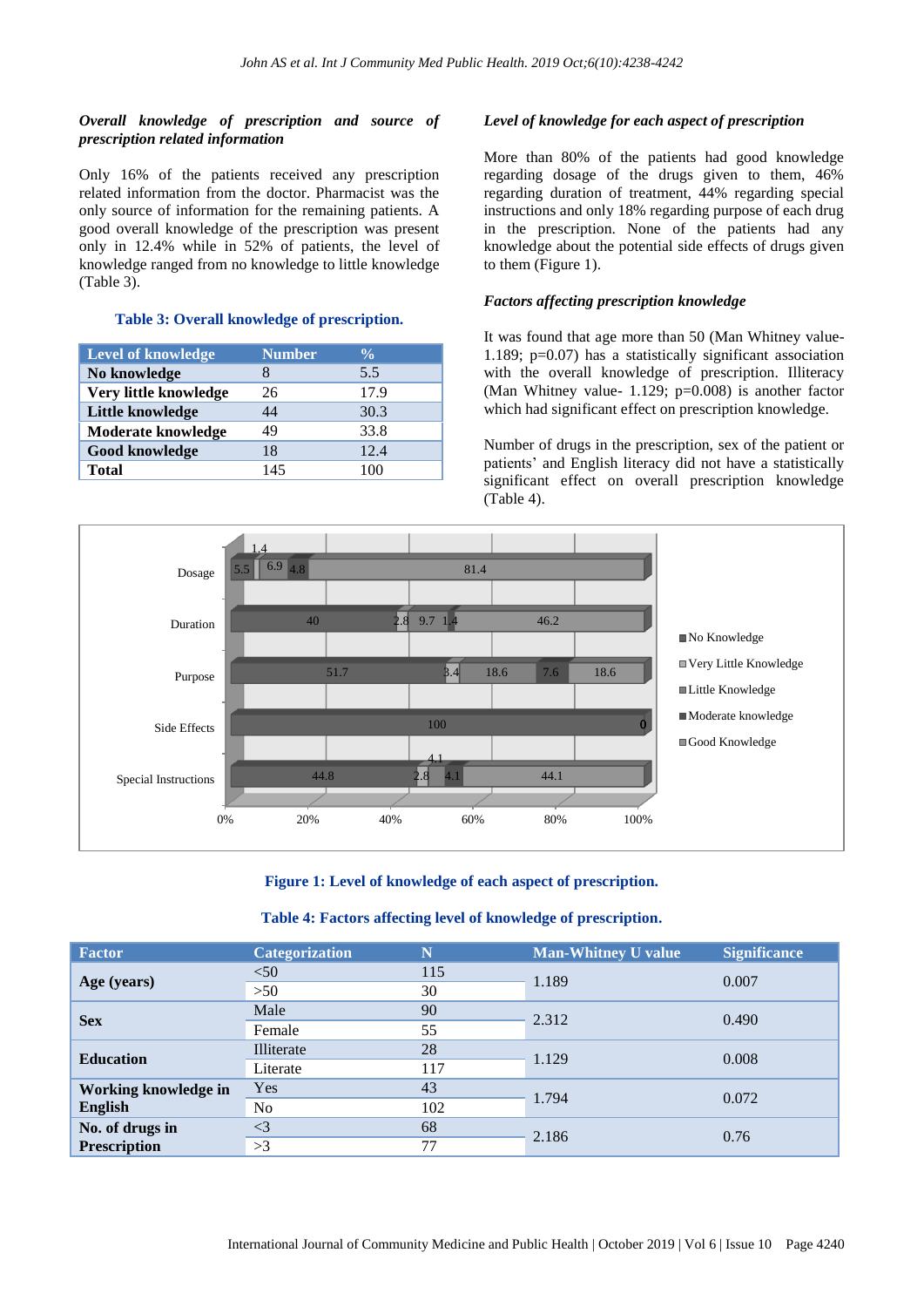#### **DISCUSSION**

The study shows that doctors in general do not devote adequate time for educating the patient about their prescription, as only 16% of patients received any prescription related information from their doctor. This could be attributed to the unfavourable doctor-patient ratio and also lack of awareness among the doctors regarding the necessity of patient education.

Patients were found to be severely lacking in overall knowledge of prescription, with only 12.4% classified as having a good overall knowledge. More than half of the patients had no or little overall knowledge of prescription. This raises serious concerns about the effectiveness of treatment. In comparison, in a study done by Raharinjatovo et al, 14% patients reported that they did not understand the content of the prescription and 32% were unaware of the treatment objectives.<sup>7</sup> Another study by Davis et al showed that 18.9% patients failed to correctly identify their medications and 46.3% misunderstood one or more of the prescription label instructions.<sup>8</sup>

With regards to the individual aspects of prescription, wide variation was observed in knowledge of each aspect. While majority of patients were found to have good knowledge regarding the dosage of drugs given to them, less than half the patients had good knowledge regarding the duration of treatment. This can cause serious problems such as antibiotic resistance when the patient fails to complete the course, and increased incidence of adverse effects when the patient extends the course beyond physician recommended duration. Knowledge of special instructions regarding prescription such as timing of intake in relation to food was also found to be inadequate, raising further concerns about reduced treatment efficacy. Only one patient out of five was aware about the purpose of each drug in the prescription, which is a necessary knowledge in the case of anti-emetics and analgesics that are to be taken based on symptomatic need. None of the patients had any knowledge about the potential side effects of drugs given to them. In a study by Davis et al, out of the incorrect responses given by patients about their prescription, the majority (51.8%) of incorrect responses reflected an error in dosage (that is, tablespoon vs. teaspoon), and 28.2% stated the wrong dose frequency (that is, "one tablet each day for seven days" instead of "take one tablet by mouth twice daily for seven days").<sup>8</sup>

Age more than 50 years and illiteracy was found to adversely affect the overall knowledge of prescription. However, patient's gender, English knowledge or the number of drugs in the prescription did not have a significant effect. This is in line with the study by Raharinjatovo et al, which found a negative correlation between illiteracy and understanding of prescription.<sup>7</sup> A study by Kalichman et al on health literacy and medication adherence also found that literacy has significant association with medication adherence.<sup>9</sup> In contrast, Marvanova et al found that male gender and increase in number of pre-admission medications reduces the odds of medication understanding by patients while the current study did not find a significant association between these variables.<sup>10</sup> Another study by Edelberg et al found that understanding of prescription was inversely related to age, but found no such association with gender or level of education.<sup>11</sup>

### **CONCLUSION**

There is a significant gap in prescription knowledge in the study population at a level that can adversely affect treatment outcomes. Doctors and pharmacists have to ensure that adequate time is spent on educating the patient about the relevant aspects of the prescription given to them. Elderly and illiterate patients require special attention in this regard. Guidelines for prescription writing such as use of capital letters and avoidance of compound writing need to be implemented strictly. Use of colour and shape differentiation of tablets so that laypersons are able to easily identify drugs and their strengths should be considered.

#### **ACKNOWLEDGEMENTS**

We would like to thank Dr. R.R. Shinde, Seth G.S.M.C and K.E.M Hospital, Mumbai, Dr. Rujuta Hadaye, Seth G.S.M.C and K.E.M Hospital, Mumbai, Dr. Yuvraj B. Chouhan, Seth G.S.M.C and K.E.M. Hospital, Mumbai.

*Funding: No funding sources*

*Conflict of interest: None declared Ethical approval: The study was approved by the DRB, Department of Community Medicine, Seth G.S.M.C and K.E.M. Hospital, Parel, Mumbai*

#### **REFERENCES**

- 1. Lenahan J, Mccarthy DM, Davis TC, Curtis LM, Serper M, Wolf MS. A Drug by Any Other Name: Patients' Ability to Identify Medication Regimens and Its Association with Adherence and Health Outcomes. J Health Commun. 2013;18:31–9.
- 2. Adherence to long term therapies. Evidence for action. WHO. 2003.
- 3. Brown MT, Bussell JK. Medication Adherence: WHO Cares? Mayo Clin Proc. 2011;86(4):304–14.
- 4. Bindu S. Now Doctors Have To Write Prescription in Capital Letters. The Hindu (Delhi edition). 2015. Available at: thehindu.com/news/cities/Delhi/nowdoctors-have-to-write-prescription-in-capital-letters/ article7303882.ece. Accessed on 10 September 2019.
- 5. Smith PD, Sharp S. Health Literacy and Prescribing: It Is Time to Change Old Habits. Am Fam Physician. 2013;87(11):755-6.
- 6. Seth. G.S.M.C and K.E.M.H. Annual Report. Available at: http://www.kem.edu/wp-content/